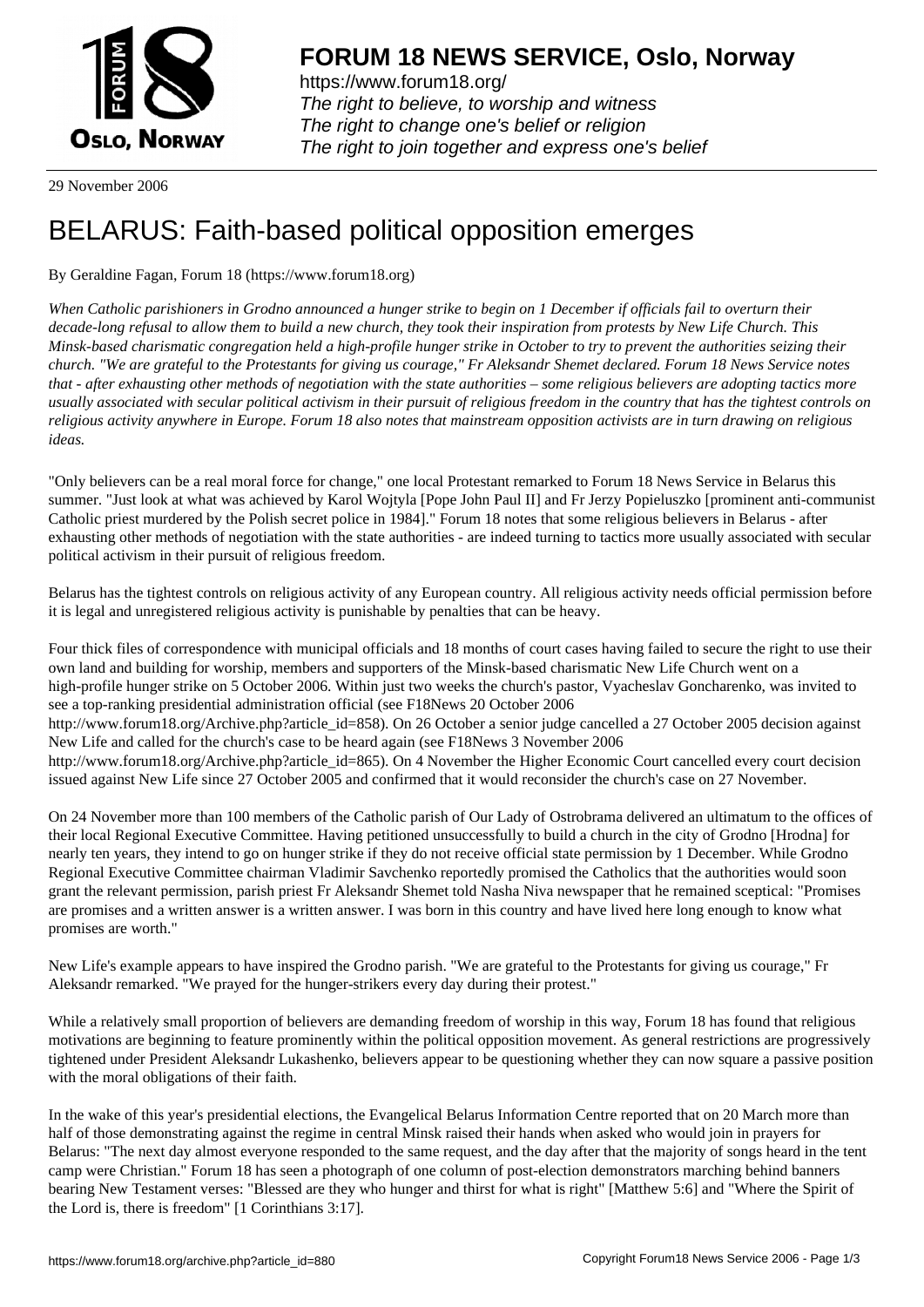$\Box$  Organisation for Security and Co-operation in Europe (OSCE) for Security and Co-operation in Europe (OSCE) for Security and Techniques (OSCE) for  $1$ "failed to meet OSCE commitments for democratic elections" and that "arbitrary abuse of state power, obviously designed to protect the incumbent President, went far beyond acceptable practice".

On 20 March opposition activist Boris Khamaida was fined 180 times the minimum wage, 5,580,000 Belarusian Roubles (16,370 Norwegian Kroner, 1,984 Euros or 2,610 US Dollars) for staging an unauthorised post-election demonstration. According to the Belarusian service of Radio Free Europe, he had walked around Vitebsk [Vitsyebsk] city centre with the placard: "He who endures to the end will be saved" [Matthew 24:13].

On 1 June, three evangelical Christians were issued official warnings for their participation in a 24-hour vigil in Brest city centre. The three had silently read the Bible as an expression of solidarity with demonstrators arrested in the wake of the presidential elections (see F18News 13 June 2006 http://www.forum18.org/Archive.php?article\_id=798).

Religious believers have complained to Forum 18 that they are barred from speaking publicly on general social issues (see F18News 3 March 2006 http://www.forum18.org/Archive.php?article\_id=736). A foreign Protestant who used to work in the humanitarian aid sphere in Belarus has suggested to Forum 18 that he was denied a visa because his partnership with Christian churches involved teaching "responsibility, a change of attitude - that it is not Jesus' example to sit down and accept what happens in your community" (see F18News 18 October 2006 http://www.forum18.org/Archive.php?article\_id=856).

Apparently due to heightened state sensitivity towards unauthorised gatherings during the March 2006 presidential election period, Reformed Baptist pastor Georgi Vyazovsky and religious freedom lawyer Sergei Shavtsov were handed down ten-day prison sentences for organising unapproved religious events, and Pentecostal bishop Sergei Tsvor was only spared a possibly similar fate due to the expiry of the legal deadline for his prosecution (see 13 March 2006 http://www.forum18.org/Archive.php?article\_id=743 and 27 March 2006 http://www.forum18.org/Archive.php?article\_id=750).

Now that independent political, business and social organisations have been crushed in turn, one Minsk Protestant maintained to Forum 18 this summer, "evangelical churches are the largest remaining social organisations". Formed to revive Reformation ideals, he said, a movement has been working within these churches in recent years "so that evangelical Christians become active in daily life, influence society, and are united as one front".

A September 2006 contribution to "What I Believe", a programme on Radio Free Europe's Belarusian service, suggests that faith-based opposition is also developing within the Catholic Church. Imprisoned for ten days with other post-election demonstrators, Fr Andrei Sidorovich, a Catholic parish priest in Orsha in Vitebsk region, declared: "I believe that in future no one will pray in holy places built at a cost of silence and concession to evil ( $\hat{a}\in$ ) that the Lord will deliver us from the curse of fear, and none of my friends will regard visiting the editorial offices of Nasha Niva [an independent Belarusian newspaper] as opposition activity ( $\hat{a}\in$ ) that today my lungs are still full of the keen frosty air of March – my favourite month - and that it was worth living if only to take just one gulp of that air without regard for cost or consequences."

Forum 18 has also found a number of political opposition figures to be active Christians. Unable to exist officially after analogous parties were denied re-registration in 1999, the Belarusian Christian Democracy Movement stands for aims such as "honest, moral and responsible politics" and "freedom of conscience and Christian tolerance" according to its literature. Those mainly associated with the Movement include practising Orthodox and Pentecostals. One prominent Orthodox activist, Pavel Severinets, is currently serving a two-year sentence at a corrective labour camp for organising an unapproved opposition demonstration in 2005. On his personal website, he maintains that the Belarusian national idea "is the idea of the New Testament – faith, hope and love ( $\hat{a}\in B$ ) Belarusians bear a unique spiritual instinct which is Christian in its principles."

Sentenced to 18 months in a general regime prison camp on 1 November 2006 for acting on behalf of an unregistered organisation, Belarusian Youth Front leader Zmiter Dashkevich is also a committed evangelical. Commenting to Christian Human Rights House soon after Dashkevich was detained in September, Pastor Boris Chernoglaz of the Minsk-based charismatic Church of Jesus Christ pointed out that "Zmiter never concealed his relationship with God and always openly expressed his position – that every person should have a choice, that God gave us this right."

A participant in both the post-election opposition demonstrations and New Life's recent hunger strike, Zmiter Marchuk calls for prayer for greater participation by believers in public life in his 17 October article on the Belarusian Christian Democracy Movement's website. "The Bible destroys the myth that believers should not engage in politics," he argues, maintaining that the 2006 presidential election posed the nation with a choice of which path it should follow: "Either democratic – on the basis of the Bible, truth, freedom and economic development, or of slavery – chained by the darkness and lies of a pagan-atheist monarchy."

Marchuk also suggests that Christ's call to "render unto Caesar the things which are Caesar's and unto God the things which are God's" [Matthew 22:21] limits the authority of the state in relation to the Church: "What right do officials have to grant or withhold permission to conduct services or baptise, if this right was given by God himself - 'Go therefore and make disciples of all nations' [Matthew 28:19]? Not to sit, that is, but to act!" (END)